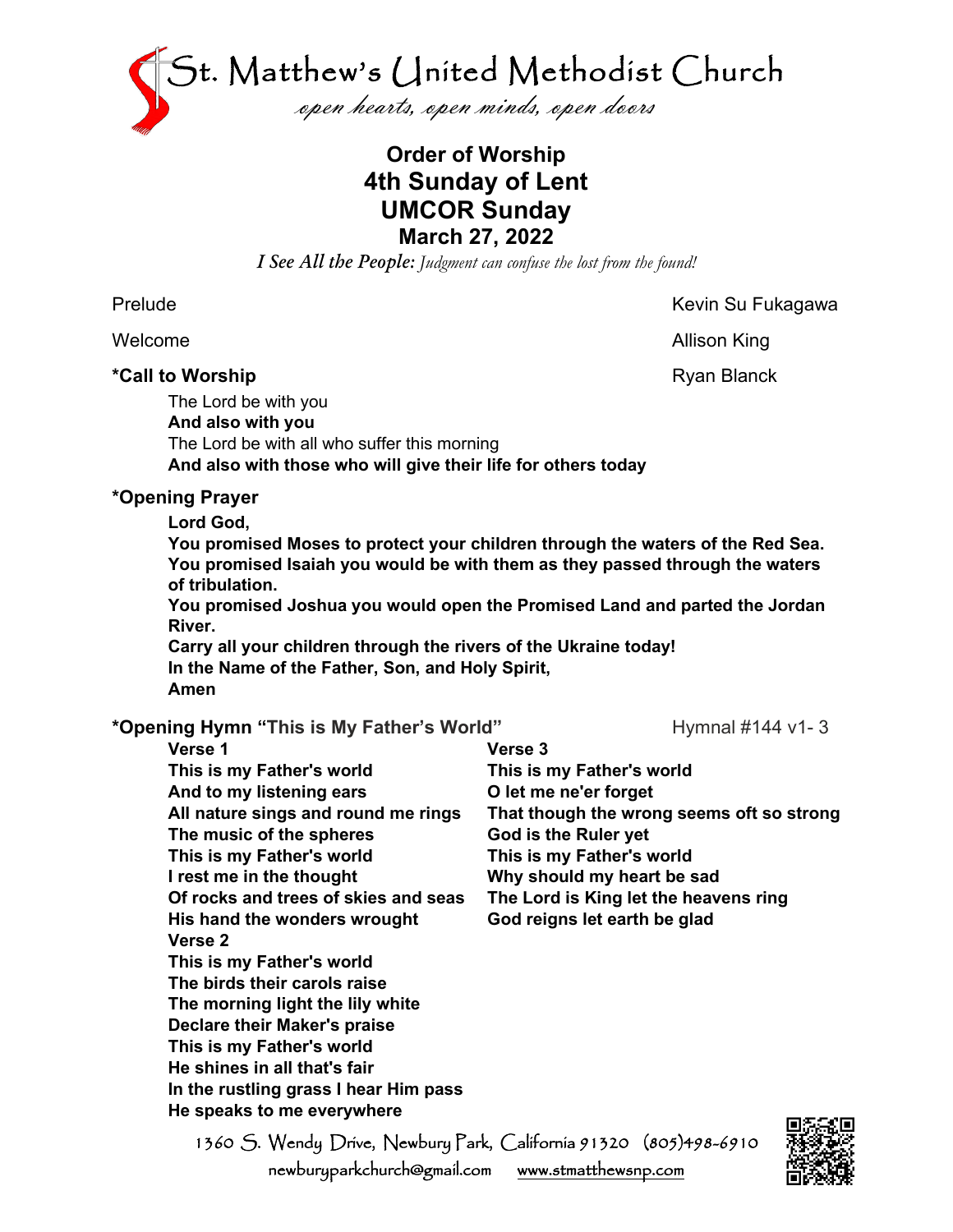#### Ministry Message: UMCOR www[.resourceUMC.org/SSgive](http://resourceumc.org/SSgive) Barbara Karplus

Children's Message by Randy Holzer puppeteers Heather Knoedler & Nancy Liedblad

#### \*Scripture: Luke 15: 1-7 Ryan Blanck

15 Now all the tax collectors and sinners were coming near to listen to him. 2 And the Pharisees and the scribes were grumbling and saying, "This fellow welcomes sinners and eats with them."

3 So he told them this parable: 4 "Which one of you, having a hundred sheep and losing one of them, does not leave the ninety-nine in the wilderness and go after the one that is lost until he finds it? 5 When he has found it, he lays it on his shoulders and rejoices. 6 And when he comes home, he calls together his friends and neighbors, saying to them, 'Rejoice with me, for I have found my sheep that was lost.' 7 Just so, I tell you, there will be more joy in heaven over one sinner who repents than over ninety-nine righteous persons who need no repentance.

Special Music: "The Good Shepherd' Pastor Jim Powell & Hannah Lee

## Sermon "See All The People: Who is the Lost One?" Pastor Jim Powell

*Moving into a Spirit of Prayer*

Covenant Prayers for Cal-Pac Conference UM Churches Allison King Bethel Korean Mission Church and Atascadero UMC Pastoral Prayers NEW PRAISE AND PRAYER REQUESTS Chuck healing and awaiting test results after surgery (Qualls) CONTINUED PRAYERS The need for staff positions of Family Ministry and Nursery Care Babara recovery from a broken collarbone (Karplus) Gonzalo with a diagnosis of Non Hodgkin's Lymphoma (friend of the McEacherns) Lynn who fell and has a fracture causing a lot of pain (Janice McMahon's sister) The family of Michael on his passing (Wilson, Debi Dyer's 2nd Cousin) Leslie with breathing problems and concern about spots on her lung (Hartley) The family of Katie, 22yr old upon her passing (NP Myers family, suicide) Carole healing after a fall (Dyer, M-I-L of Debi Dyer) The family of Matt on his passing (Wennerstrom, friend of Cassidy Dyer) Ruby recovering from a mastectomy (Paguio, Emmie St. Ledger's cousin) Kathy recovery from surgery of a torn ankle tendon (Martin) Judy recovery from carotid artery surgery (Abraham) Joanne healing from hip surgery after a fall (Stone) Cal awaiting good results and healing from a biopsy (McEachern's) Tom looking at a long recovery from a bike accident (Wendy K's daughter-in-law's brother) Marion hospitalized with broken ribs after a seizure with advanced dementia (Vausbinder) Valledares family member institutionalized with Anorexia (Taty's Granddaughter) John bedridden in a nursing home (Thompson, friend of Roger T) Carol's mother in Hospice (Tripp) Richard's mother in Hospice (Overton)



| <b>Easter Flower Donation</b> # |  | Easter Lily # |  |  | Calla Lily $X \$ 515 = $\frac{1}{2}$ |
|---------------------------------|--|---------------|--|--|--------------------------------------|
|---------------------------------|--|---------------|--|--|--------------------------------------|

 $\mathbb{D}$ onated by:  $\Box$  In Honor / Memory of: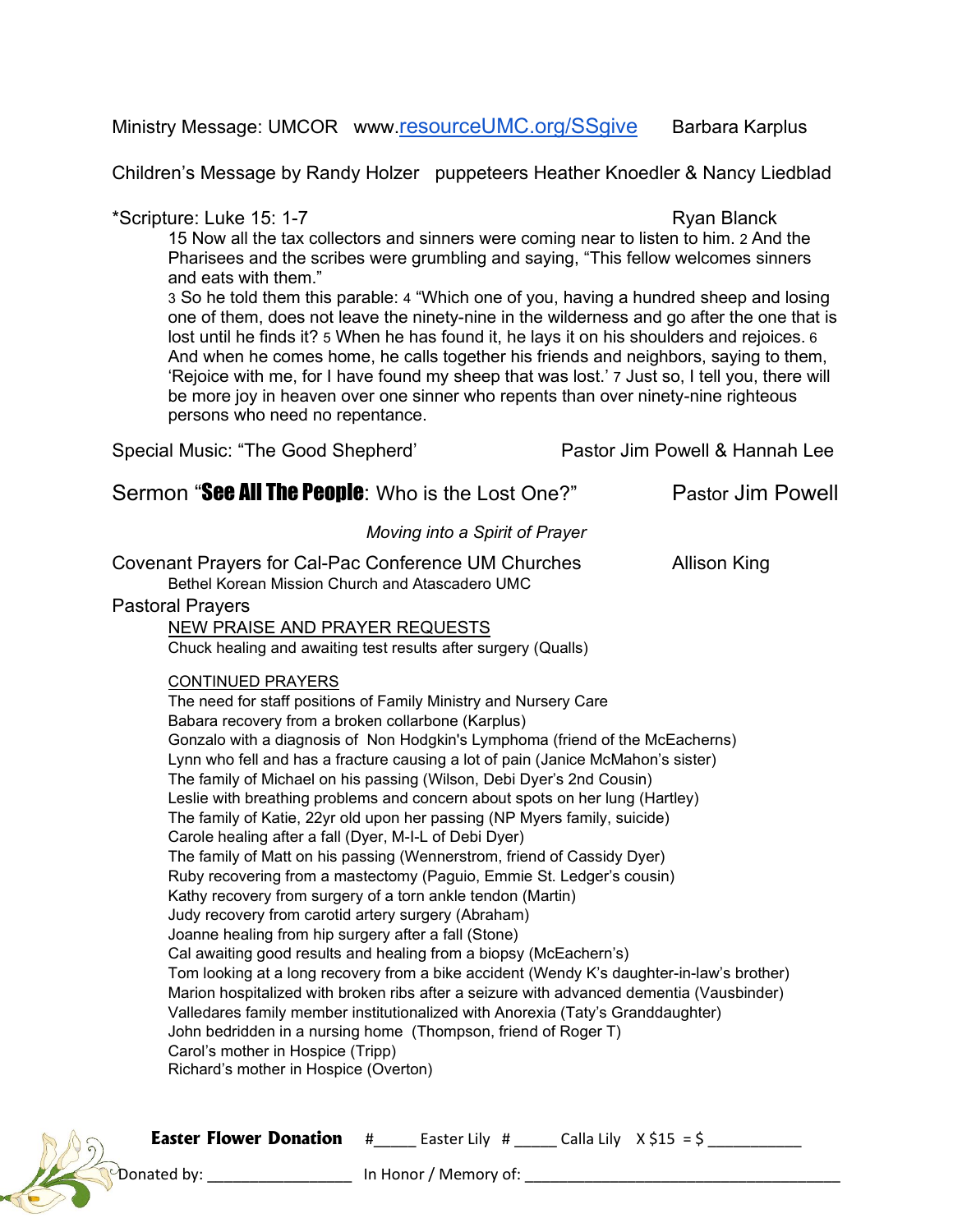#### IN CANCER TREATMENT

Donna D, Ron M, Gary K, JoAnn Y, Joshua (Leslie's son), Ruby (cousin of Emmie), Ariel (friend of Pam M), Pat (Dan O's family), Dick, Romana and Bob (friends of McEachern's), Toni, Sylvia (friend of Pam P), Stephnia, Brandon, Lynne (Friends of Casey), Joey (Friend of Taty) and Melissa (Pastor Bob & Beth Ferguson's D-I-L), Debbie

### **The Lord's Prayer**

*Moving Beyond a Spirit of Prayer*

| Invitation to Give our Blessings back to God<br>Offertory                                                                                                                                                                                                                                                                                                                                                                                                                                                                                                                                                                                                                                                                               | <b>Allison King</b><br><b>UMCOR Video</b>                                                                                                                                                                                                                                                |                          |  |  |  |
|-----------------------------------------------------------------------------------------------------------------------------------------------------------------------------------------------------------------------------------------------------------------------------------------------------------------------------------------------------------------------------------------------------------------------------------------------------------------------------------------------------------------------------------------------------------------------------------------------------------------------------------------------------------------------------------------------------------------------------------------|------------------------------------------------------------------------------------------------------------------------------------------------------------------------------------------------------------------------------------------------------------------------------------------|--------------------------|--|--|--|
| *Doxology "Praise God from Whom All Blessings Flow"<br>*Blessing of our Gifts and Tithes                                                                                                                                                                                                                                                                                                                                                                                                                                                                                                                                                                                                                                                | Hymnal #95                                                                                                                                                                                                                                                                               |                          |  |  |  |
| *Closing Hymn "Savior, Like a Shepherd Lead Us"<br>Verse 1<br>Saviour like a shepherd lead us<br>Much we need thy tender care<br>In thy pleasant pastures feed us<br>For our use thy folds prepare<br><b>Blessed Jesus blessed Jesus</b><br>Thou hast bought us thine we are<br><b>Blessed Jesus blessed Jesus</b><br>Thou hast bought us thine we are<br>Verse <sub>2</sub><br>We are thine do thou befriend us<br>Be the guardian of our way<br>Keep thy flock from sin defend us<br>Seek us when we go astray<br><b>Blessed Jesus blessed Jesus</b><br>Hear O hear us when we pray<br><b>Blessed Jesus blessed Jesus</b><br>Hear O hear us when we pray                                                                              | Verse 3<br>Thou hast promised to receive us<br>Poor and sinful though we be<br>Thou hast mercy to relieve us<br>Grace to cleanse and pow'r to free<br><b>Blessed Jesus blessed Jesus</b><br>Early let us turn to thee<br><b>Blessed Jesus blessed Jesus</b><br>Early let us turn to thee | Hymnal #381 v1-3         |  |  |  |
| *Benediction                                                                                                                                                                                                                                                                                                                                                                                                                                                                                                                                                                                                                                                                                                                            |                                                                                                                                                                                                                                                                                          | <b>Pastor Jim Powell</b> |  |  |  |
| Ministry and Life of the Church Announcements                                                                                                                                                                                                                                                                                                                                                                                                                                                                                                                                                                                                                                                                                           | Allison King                                                                                                                                                                                                                                                                             |                          |  |  |  |
| Postlude                                                                                                                                                                                                                                                                                                                                                                                                                                                                                                                                                                                                                                                                                                                                | Thank You                                                                                                                                                                                                                                                                                | Kevin Su Fukagawa        |  |  |  |
| Pastor Jim Powell, Allison, Ryan, Randy, Heather, Nancy & Barbara for leading us in worship;<br>Hanna Lee, Pastor Jim and Kevin Su Fukagawa for our music                                                                                                                                                                                                                                                                                                                                                                                                                                                                                                                                                                               |                                                                                                                                                                                                                                                                                          |                          |  |  |  |
| Music Credits: This is My Father's World by Franklin Lawrence Sheppard   Maltbie Davenport Babcock   Wen Reagan © Words:<br>Public Domain Music: 2017 Sursum Corda Music (Admin. by Wen Reagan) CCLI#7139684. The Good Shepherd by Fernando<br>Ortega   Jana Alayra   Tim Macres © 2011 Kachitower Music (Admin. by Fernando Ortega) Montjoy Music (Admin. by Music<br>Services, Inc.) CCLI Song # 6128627. Praise God From Whom All Blessings Flow by Thomas Ken, Louis Bourgeois @ Words &<br>Music: Public Domain CCLI Song # 56204. Savior, Like a Shepherd Lead Us by Dorothy Ann Thrupp   William Batchelder Bradbury<br>© Words: Public Domain CCLI Song # 24078. REPRINTED / PODCAST / STREAMED WITH PERMISSION UNDER CCLI Song | Select and Streaming+ License # 2685630. ALL RIGHTS RESERVED                                                                                                                                                                                                                             |                          |  |  |  |
| <b>Easter Flower Donation</b><br>#                                                                                                                                                                                                                                                                                                                                                                                                                                                                                                                                                                                                                                                                                                      | Easter Lily # _______ Calla Lily $X \$ \$15 = \$                                                                                                                                                                                                                                         |                          |  |  |  |

Donated by: \_\_\_\_\_\_\_\_\_\_\_\_\_\_\_\_\_ In Honor / Memory of: \_\_\_\_\_\_\_\_\_\_\_\_\_\_\_\_\_\_\_\_\_\_\_\_\_\_\_\_\_\_\_\_\_\_\_\_\_